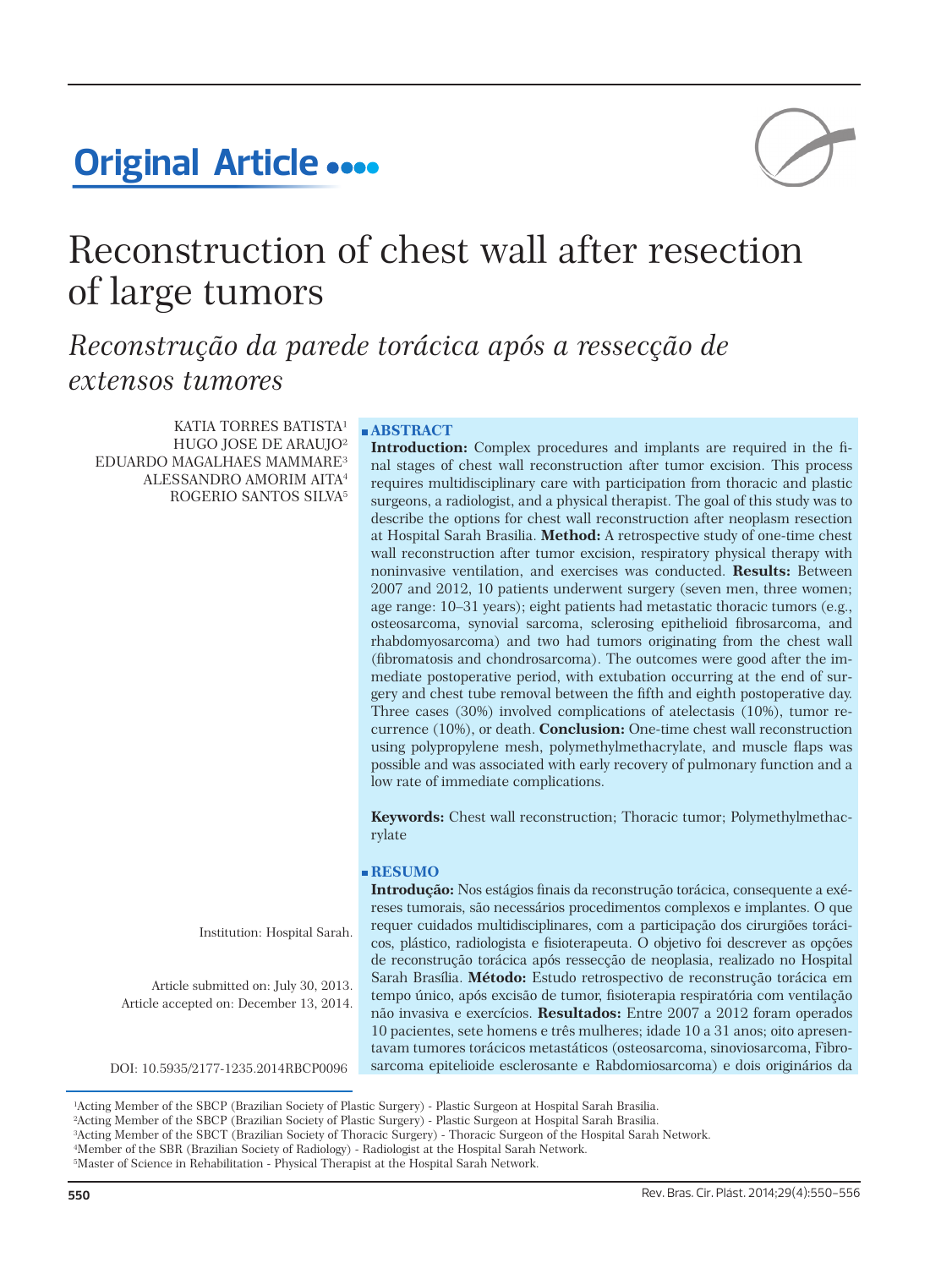parede torácica (fibromatose e condrosarcoma). Observou-se boa evolução no pós-operatório imediato, com extubação ao final da cirurgia, retirada do dreno torácico entre 5° e 8° PO. As complicações foram: atelectasia (10%), recorrência tumoral (10%), e óbito em 3 (30%) casos . **Conclusão:** Foi possível a reconstrução torácica em tempo único utilizando tela de polipropileno, polimetilmetacrilato e retalhos musculares, com recuperação precoce da função pulmonar e baixo índice de complicações imediatas.

**Descritores:** Reconstrução torácica; Tumor torácico; Polimetilmetacrilato.

#### **INTRODUCTION**

The concept of thoracoplasty was first described in 1890 for the treatment of chronic empyema and remains in use in the 21st century. It is considered by many authors to be a mutilating, low-tolerance procedure and is usually reserved as a last resort for the treatment of malignant neoplasms1-4. The concept of thoracoplasty involves the removal of all costal arches for the treatment of chest infections. The use of muscle flaps for chest wall reconstruction has been described since 19705-,7. Muscles used for this procedure include the latissimus dorsi, serratus anterior, pectoralis major, and rectus abdominis. Use of the greater omentum has been described in some cases<sup>8</sup>. There have been many advances in chest wall reconstruction using such flaps throughout the years; however, respiratory complications and death have been reported after major resection without chest wall reconstruction<sup>6-8</sup>. Use of a rigid prosthesis for chest wall construction can reduce the frequency of complications9 . Unfortunately, there are limitations associated with obtaining and using autologous materials, and an ideal alloplastic material has yet to be identified. In the 21st century, various autologous materials such as the fascia lata, dura mater, cartilage, and pericardium have been used in reconstructive procedures. Furthermore, biomaterials such as titanium, carbon fiber, acrylic (PMMA), nylon, teflon, silicone, and polypropylene (Marlex R) have been employed as options in situations involving the limited use of autologous materials or large defects, to reduce donor site morbidity

when performing reconstruction in patients with more advanced ages, for graft resorption, and in cases involving a loss of the physical properties of bones $10,11$ . The ideal synthetic material should be inert, biocompatible, nonconductive, resistant to infection, nonmagnetic, lightweight, rigid, and easy to generate and apply.

#### **OBJECTIVE**

The objective of this research was to conduct a retrospective study of the results from 10 cases subjected to chest wall reconstruction and rehabilitation following surgical resection of chest wall tumors under the care of a multidisciplinary team at the Hospital Sarah Brasilia.

#### **METHOD**

A retrospective study of the medical records of patients subjected to chest wall tumor removal, reconstruction, and postoperative physical therapy at the Hospital Sarah Brasília between 2007 and 2012 was conducted. The following data were studied: age; sex; tumor origin, location, and size; extent of the excision; type of chest wall reconstruction; postoperative outcome; and immediate- and late-onset complications. The research was assessed and approved by the CEP/APS (Research Ethics Committee).

### *Preoperative*

Laboratory tests, spirometry (Table 1) and imaging tests.

| <b>Table 1:</b> Mailly parameters evaluated in the pullional y function test. |                       |        |          |                 |  |
|-------------------------------------------------------------------------------|-----------------------|--------|----------|-----------------|--|
|                                                                               | <b>Normal</b>         | Light  | Moderate | <b>Serious</b>  |  |
| CVF                                                                           | $> 0 \times 1 = 80\%$ | 60-79% | 51-59%   | $\leq$ 0u=50%   |  |
| VEF1                                                                          | $01 = 80\%$           | 60-79% | 41-59%   | $\leq$ 011=40\% |  |

**Table 1.** Main parameters evaluated in the pulmonary function test.

Source : Guidelines for pulmonary function testing . http://jornaldepneumologia.com.br/portugues/suplementos caps.asp ? id = 45 . FVC - Forced Vital Capacity ; FEV1 - Forced Expiratory Volume in the first second.

#### *Surgical Technique*

Under general anesthesia, a thoracotomy was performed along with removal of the enlarged tumor through a skin incision; this procedure included the previous chest wall tumor biopsy site and previously irradiated tissue. The compromised ribs and margins up to 3cm, tumor within the chest cavity, and involved structures involved such as the pleura, lung, hilum, or diaphragm were removed. Tumor excision and reconstruction were performed as a single procedure in all cases. Chest wall reconstructions were semirigid with polypropylene mesh or rigid with polymethylmethacrylate in the form of bone cement according to the "Sandwich" technique; this was molded during surgery and closed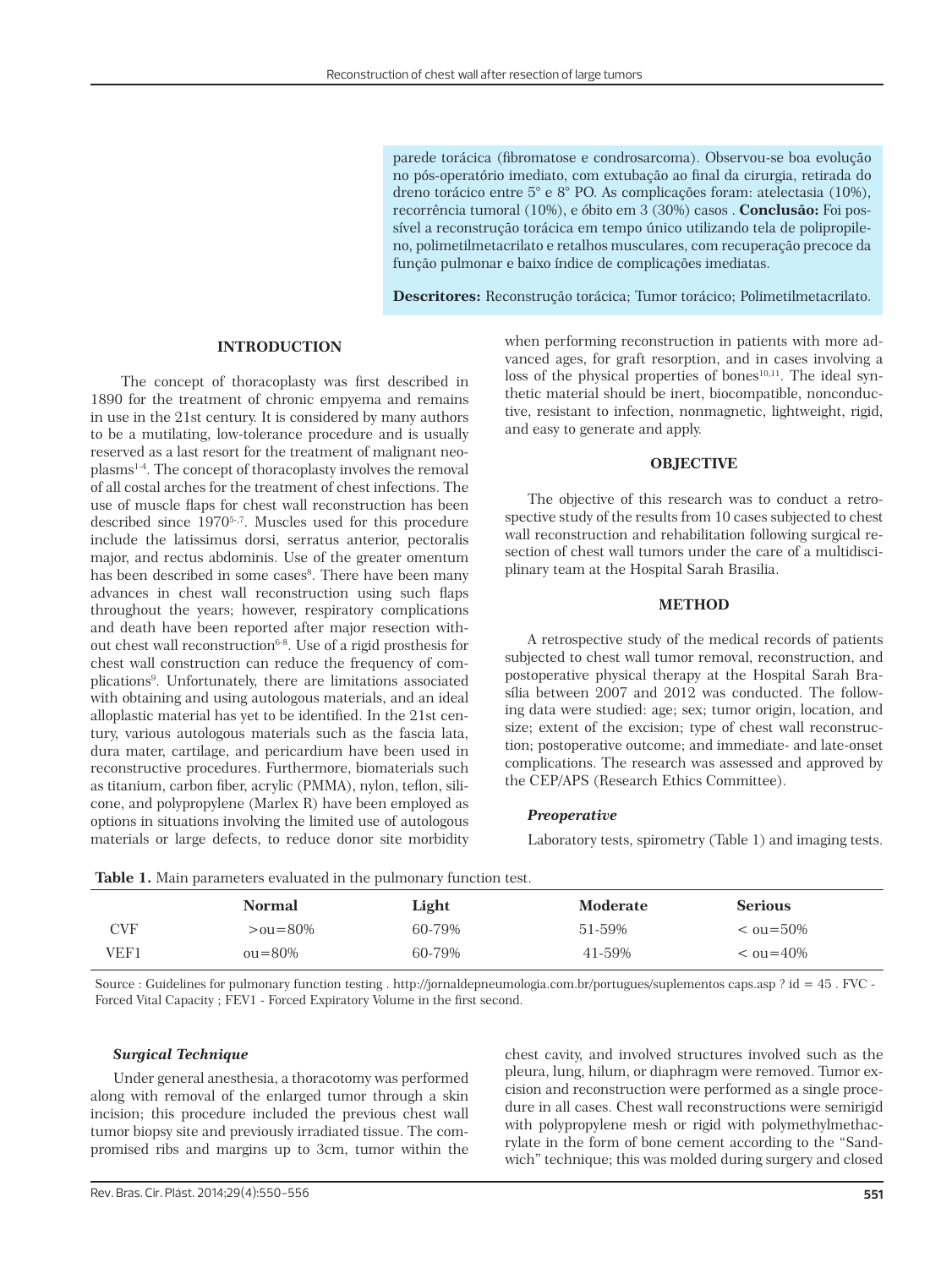with the surrounding muscle flaps. At least two edges of the prosthesis were fixed to the marginal rigid structure through tension distribution with a 0 Prolene suture thread. The implant was covered with vascular tissue from the pectoral muscle, rectus abdominis, serratus, or latissimus dorsi by sealing the pleural cavity with posterior chest drainage.

## *Postoperative*

Hospitalization in the first stage occurred at a postoperative recovery center. Prophylactic antibiotics and enoxaparin were administered, and patients were subjected to radiological tests and a postoperative control computed tomography (CT) scan. A patient controlled analgesia (PCA) pump for intravenous (IV) administration of a morphine solution (0.5 mg/ml) at an on-demand dose of 2mg until IV POP was used as needed; otherwise, an epidural PCA with a 0.2% 4 ml/h ropivacaine solution, bolus of 4.0ml, and 30-minute lockout interval was installed.

## *Postoperative Physical Therapy*

In this study, postoperative chest physical therapy mainly aimed to at maintain airways patency and promoting lung expansion. Noninvasive positive-pressure ventilation (NPPV) was used at two pressure levels via intermittent bilevel positive airway pressure (BIPAP) with a nasal or oronasal mask interface at least three times per for one hour per session, and supplemental oxygen was provided if required. Additionally, the following were used as preventive measures for pulmonary complications: physical therapistapplied bronchial hygiene techniques through voluntary or assisted coughing, pulmonary expansion techniques associated with the ventilatory pattern, and exercises for extremity mobilization and early ambulation.

## *Assessment of Clinical Parameters*

The following were assessed to monitor patients under NPPV: respiratory rate, heart rate, use of accessory muscles while breathing, paradoxical breathing, chest expandability, patient comfort, coordination of respiratory movement such as apparatus triggering, mental status, and blood gas levels (oxygen saturation, improvement of hypercapnia, and respiratory acidosis). A sling and elastic chest strap were used.

## **RESULTS**

During the five-year study period (2007–2012),10 patients underwent surgery, including seven men and three women with an age range of 10–31 years; eight had metastatic tumors (four osteosarcomas, two synovial sarcomas, one sclerosing epithelioid fibrosarcoma, and one rhabdomyosarcoma) and two had tumors that originated from the chest wall (fibromatosis and chondrosarcoma). The mean follow-up time was 5 years (range, 1–10 years). The tumor types, origins, dimensions, and locations are described in Tables 2 and 3.

**Table 2.** Distribution of patients who underwent surgery for metastatic tumors.

| <b>Diagnosis</b>              | Sex/Age<br>(vears) | Tumordi-<br>ameter | From                 | Location                                  | Extensão da ressecção                                 | n              |
|-------------------------------|--------------------|--------------------|----------------------|-------------------------------------------|-------------------------------------------------------|----------------|
| Osteosarcoma                  |                    |                    |                      |                                           |                                                       |                |
| Case 1                        | M/31               | 14cm               | Tibia                | Chest wall, lung, and<br>pulmonary hilum  | Thoracotomy and pneumonectomy                         | 4              |
| Case 2                        | M/19               | 16cm               | Tibia                | Chest wall, lung                          | Thoracotomy and pneumonectomy                         |                |
| Case 3                        | F/17               | 18cm               | Tibia                | Chest wall, lung                          | Thoracotomy and pneumonectomy                         |                |
| Case 4                        | F/29               | 12cm               | Femur                | Chest wall, mediasti-<br>num              | Thoracotomy and costectomy (ribs<br>$5 - 10$          |                |
| Synovial sar-<br>coma         |                    |                    |                      |                                           |                                                       | $\overline{2}$ |
| Case 1                        | M/10               | 10cm               | Knee                 | Chest wall, lung                          | Thoracotomy and pneumonectomy                         |                |
| Case 2                        | M/20               | 10cm               | Tibia                | Chest wall, lung                          | Thoracotomy and pneumonectomy                         |                |
| Epithelioid fibro-<br>sarcoma | M/21               | 12cm               | Fore-<br>arm<br>Lung | Parietal pleura, and<br>sixth costal arch | Fifth costal arch resection and nodu-<br>lectomy<br>1 |                |
| Rhabdomyosar-<br>coma         | M/28               | 15cm               | Tibia                | Chest wall, lung                          | Thoracotomy, bilobectomy, and<br>draining lymph nodes |                |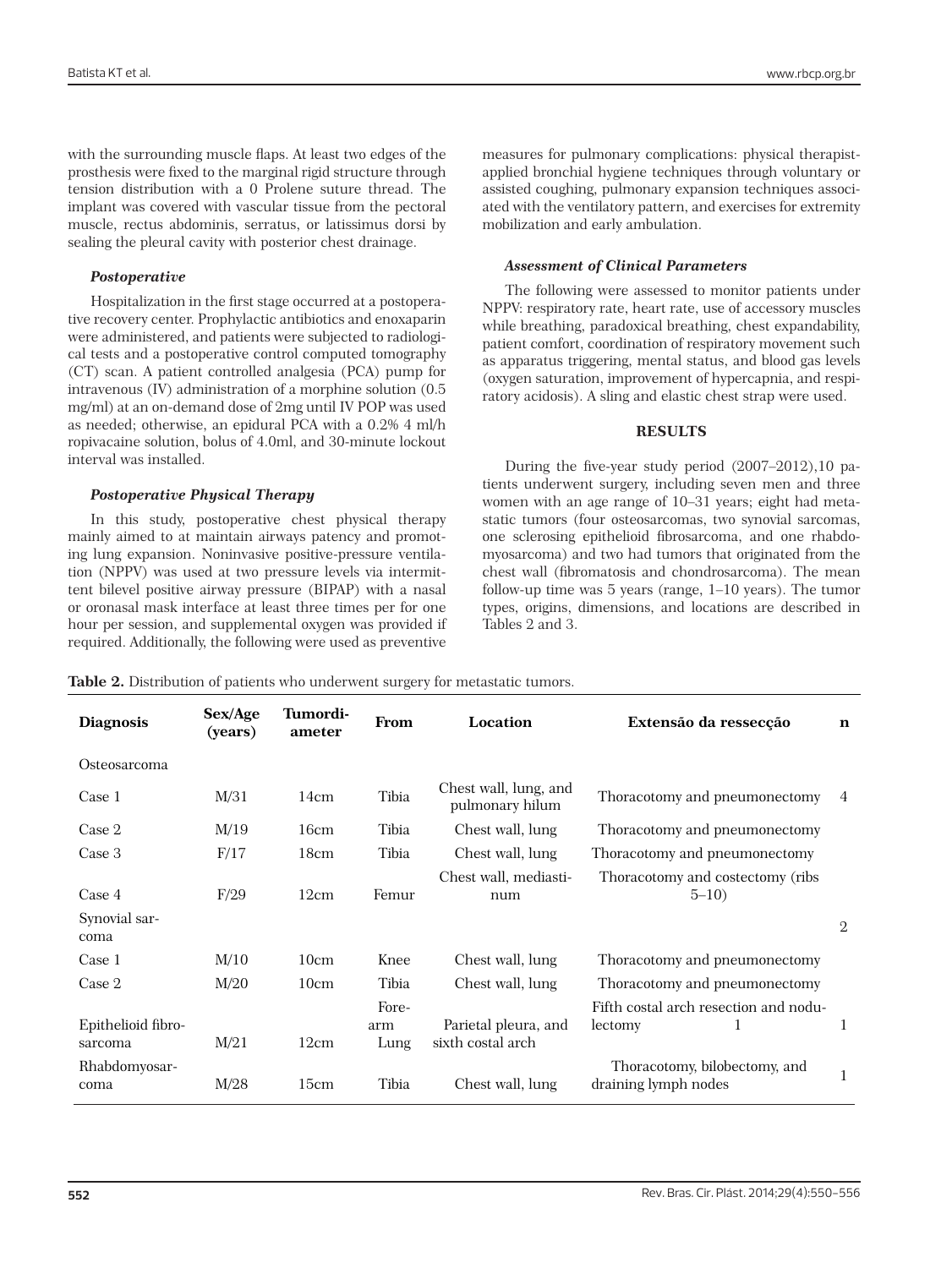| <b>Diagnosis</b>    | Sex/Age (years) Diameter |                 | From                            | Location                          | <b>Extent of resection</b>                                  |  |
|---------------------|--------------------------|-----------------|---------------------------------|-----------------------------------|-------------------------------------------------------------|--|
| <b>Fibromatosis</b> | F/10                     | 6 <sub>cm</sub> | Chest wall and<br>erector spinæ | Chest wall and<br>erector spinæ   | Thoracotomy and costec-<br>tomy                             |  |
| Chondrosar-<br>coma | M/25                     | 18cm            | <b>Ribs</b>                     | Second to fourth<br>costal arches | Wedge resection of the lung<br>and costectomy (ribs $2-4$ ) |  |

|  |  | Table 3. Distribution of patients who underwent surgery for metastatic tumors. |
|--|--|--------------------------------------------------------------------------------|
|--|--|--------------------------------------------------------------------------------|

 The most frequent site of osteosarcoma origin was the tibia (50% of cases). For the parietal reconstruction procedures, a double layer of polypropylene mesh and a methyl methacrylate mold plate were employed with or without muscle flaps in four cases (Figures 1 and 2), with polypropylene mesh with or without muscle flaps in four cases (Figures 3 and 4), and with muscle reconstruction alone in two cases (Table 4). The outcomes during the postoperative period were good, with extubation at the end of the surgery and spontaneous ventilation with oxygen supplementation at 1 L/min to maintain an oxygen saturation between 97 and 100% with a partial carbon dioxide  $(pCO<sub>2</sub>)/p$ artial oxygen pressure  $(pO_2)$  ratio of 40.9/131; the chest tube was removed between the fifth and eighth POP (Table 4).



Figure 1. Right side thoracotomy during surgery for en bloc lung resection (middle and lower bilobectomy) and partial resection of the diaphragm and ribs 5–11, sequential ligation of veins from the middle and lower lobes and of arterial branches to the middle and lower lobes; sectioning and mechanical suturing of the intermediate bronchus; and parietal reconstruction with a double-layer polypropylene mesh and methyl methacrylate mold plate. The mesh was sutured around the bony edges of the transverse processes and anterior costal cartilages; the diaphragm was sutured and initially reinserted on the thoracoabdominal wall and covered with a myocutaneous flap.

| A<br>A<br>R<br>WWW.com | B<br>Ξ<br>D) |
|------------------------|--------------|

**Figure 2. (A)** Control X-ray. Note the bone cement on the reconstructed chest wall; **(B)** Result on the day 30 after surgery; **(C)** Preoperative magnetic resonance imaging (MRI); **(D)** Postoperative MRI of the reconstruction with PMMA.

| Table 4. Thoracic parietal reconstruction procedures. |  |
|-------------------------------------------------------|--|
|-------------------------------------------------------|--|

| Chest wall reconstruction                                                                   | n |     |
|---------------------------------------------------------------------------------------------|---|-----|
| Double-layer parietal reconstruction with polypropylene mesh and<br>methacrylate mold plate | 4 | 40% |
| Reconstruction with polypropylene mesh with or without muscle flaps                         |   | 40% |
| Soft tissue reconstruction; pectoral muscle flaps, latissimus dorsi, and<br>locations       |   | 20% |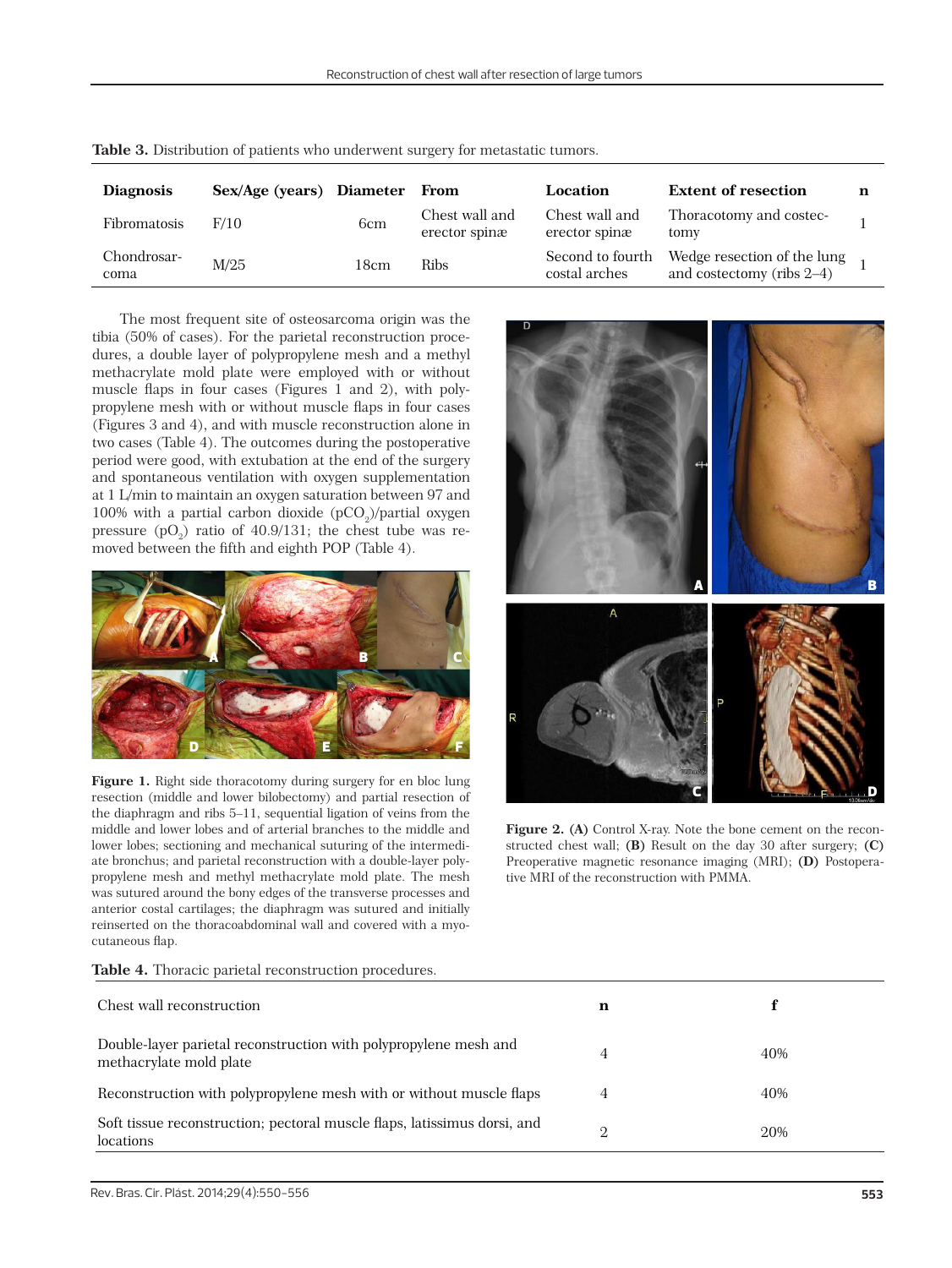

**Figure 3.** Surgery and postoperative findings in case 2. A bronchoscopy and selective orotracheal intubation were performed under general anesthesia with the patient in the lateral decubitus position. (A) Tumor marking, including the prior biopsy area; (B) Right anterior posterolateral thoracotomy, reflecting the trapezius muscle with sectioning from the latissimus dorsi to the serratus anterior and approach from the cavity in the second intercostal space; (C) Anterior and posterior section from ribs 3–9 of the costal arches, ligature of the intercostal vessels, pneumonectomy, dissection, and mechanical suturing ligation of the pulmonary artery, left bronchus, and the two pulmonary veins. (D) En bloc part removed with the lung and rib cage. The blood volume loss was 1000 ml, and one unit of packed red blood cells was transfused. Reconstruction of the anterolateral chest wall with polypropylene mesh sutured with 0 Prolene thread; approximation of the pectoralis and latissimus dorsi, which were also fixed on the mesh. Closure of subcutaneous tissue and skin; results after 6 months.



Figure 4. Preoperative and postoperative MRI results after thoracotomy and reconstruction with muscle flaps.

Complications included atelectasis (10%) and chest wall tumor recurrence (10%) after 4 years; three (30%) cases succumbed to death (Table 5). Cases involving death occurred between 1 and 2 years after thoracoplasty and were caused by respiratory failure consequent to progression of the metastatic pulmonary disease or kidney failure consequent to chemotherapy. There were no infectious complications or losses of flaps.

#### **DISCUSSION**

In this study, the most frequently diagnosed tumor type was a metastatic bone tumor on the chest wall in 80% of the

**Table 5.** Outcomes after resection and one-time chest wall reconstruction.

| Postoperative outcome     |                                |
|---------------------------|--------------------------------|
| Length of hospital stay   | $8-18$ days                    |
| Blood loss during surgery | $200 - 1000$ ml                |
| Surgery time              | $130-180$ minutes              |
| Extubation                | Immediate postoperative period |
| Time of chest tube use    | 5–9 days                       |

cases<sup>12</sup>. Among the chest wall tumors presented in this series of cases, chondrosarcoma is the most common primary malignant bone tumor in adults, and Ewing's sarcoma is most common in children<sup>13</sup>. Fibrous dysplasia is the most prevalent benign tumor of the bony chest wall, accounting for approximately 30% of such tumors<sup>13</sup>. Traditionally, tumors that exhibit extensive cortical destruction and mass formation in adjacent tissues on imaging are classified as malignant. Bone destruction is best studied using CT, whereas extra bone formation is best studied using MRI; therefore, it is necessary to conduct both CT and MRI examinations. It is not always easy to diagnose a primary malignant tumor from imaging findings; these tumors are best assessed

using the mineralization characteristics of the bone matrix  $pattern<sup>12,13</sup>$ . The clinical history (patient age and underlying diseases such as osteosarcomas and other tumors) and imaging findings (e.g., signal intensity features seen on MRI) can assist with a diagnosis of chest wall tumors $12$ .

Chest wall tumor excision must meet the criteria for oncologic surgery, including removal of the tumor with a safety margin; however, this procedure must also provide conditions for rigid to semirigid chest wall reconstruction, thus avoiding complications that arise from chest wall instability. Some authors recommend rigid stabilization of the chest wall for a better postoperative recovery<sup>5,7</sup>. The cases presented in the present study featured large and complex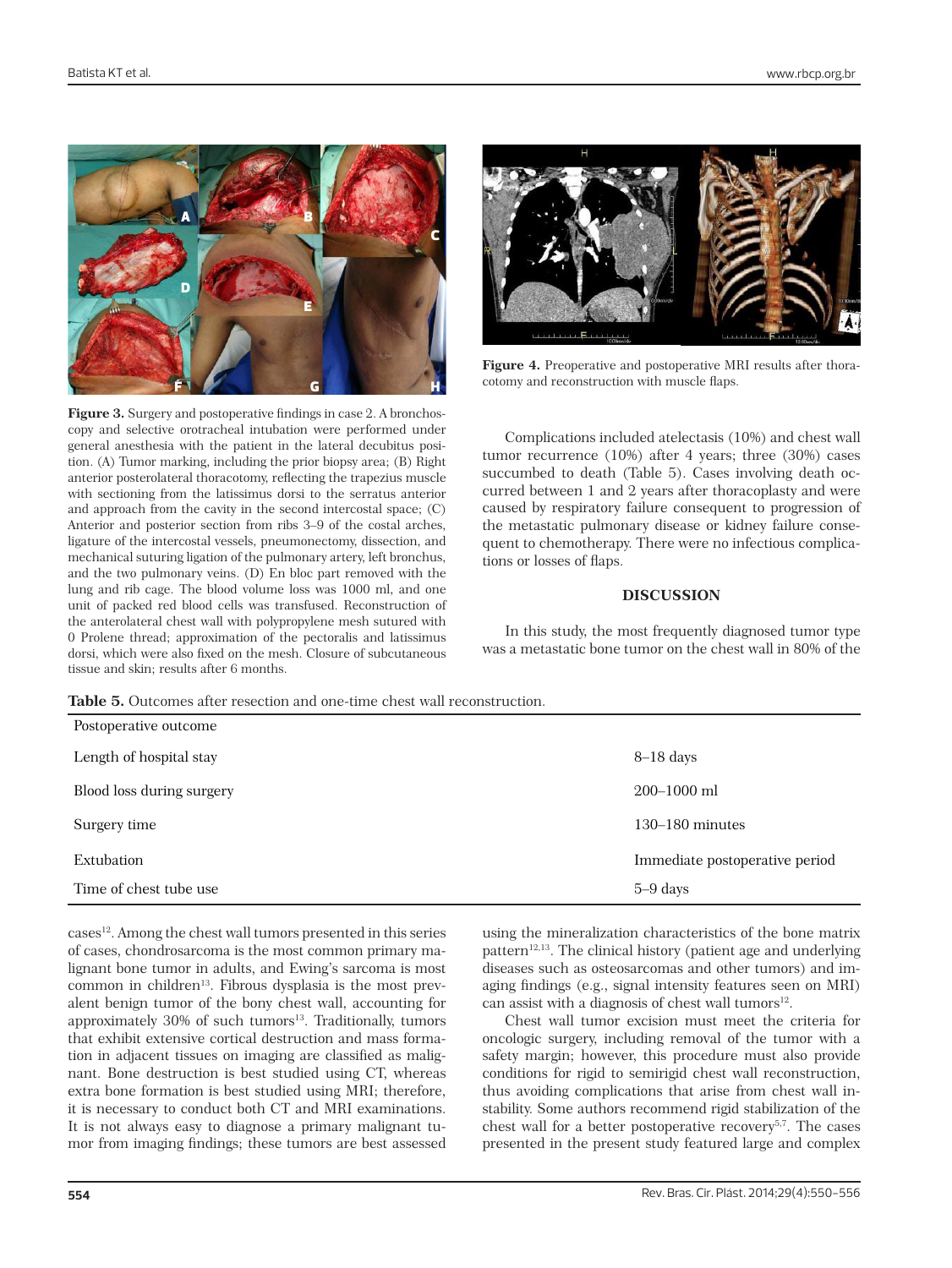tumors that involved multiple chest wall structures, and most cases (80%) resulted in metastasis. Patients diagnosed with sarcoma had previously been treated according to the protocols for chemotherapy, radiation therapy, and surgery to achieve local control of the disease<sup>1</sup>. The main aspects of parietal chest wall reconstruction were skeletal stabilization and soft tissue synthesis $10,11$ . In cases involving minor excisions extending 5–7 cm and the removal of two or three costal arches, those with good muscle coverage, or those involving the resection of tumors located laterally or dorsally, thoracic cage reconstruction was not required<sup>2,3</sup>. For oncological surgical treatment, tumor removal including the muscles, rib cage, and adjacent structures was required as described in this series of cases as well as in the literature. Resectioning of the rib cage may result in rib segments that can cause skin injuries, paradoxical chest movement, and deformity of the body contours around the chest. Areas involving the removal of large tumors can be resectioned and reconstructed using muscle flaps<sup>1</sup>; however, intensive care and mechanical ventilation are often required because of the instability generated on the chest wall. Several authors have shown that chest wall stabilization associated with good muscle coverage reduces the hospital stay length and provides adequate postoperative pulmonary function. Chest wall reconstruction with a double-layer polypropylene mesh and methyl methacrylate mold plate has been performed since 19724,5,10,11. Polypropylene mesh is also indicated in some cases involving smaller excisions, as it is permeable, easy to handle, highly resistant, durable, and resistant to infection; however, this mesh can cause severe fibrosis if placed in contact with the lungs, which complicates reoperations.

The polypropylene prosthesis and methyl methacrylate mold plate must be fixed in the rigid bone structure at a minimum of two edges and should be covered with vascularized tissue (muscle or omentum) by sealing the pleural cavity. The muscles used for this purpose include the serratus, pectoralis major, and latissimus dorsi. Luz *et al.* demonstrated the application of a myocutaneous latissimus dorsi flap for the reconstruction of large chest wall defects<sup>9</sup>. An alternative to the use of allogeneic material is the thoracolumbar fascia, which is associated with the latissimus dorsi muscle and used in cases involving infection of the chest wall7 . It is worth noting that whenever possible, the two top costal arches should be maintained when performing a thoracoplasty if they are not affected by the tumor in order to preserve the contour of the shoulder, as resection of these arches leads to worse aesthetic results. In cases involving infections, the use of methyl methacrylate is not recommended.

The incidence of of immediate postoperative complications was 10%, with one case of atelectasis; that of lateonset complications (within 1–4 years after chest wall reconstruction) was 40%, characterized by tumor recurrence in 10% and death due to the spread of metastatic disease in 30%. Fouad<sup>4</sup> et al. described a 45.5% incidence rate of immediate postoperative complications such as infection, hematoma, pneumonia, and respiratory failure and a 40% rate of late-onset complications, including local recurrence in 18% of cases, as well as metastases and infection. It has been observed that survival after chest wall tumor removal depends on the time of diagnosis, histological type of the tumor, possibility of resection with free margins, and presence of metastases. Of the two cases in the present study study with death as an outcome, one resulted from osteoblastic osteosarcoma and the other from tibial osteosarcoma. As the latter case was first diagnosed in 1993 with evolution to chest metastasis 17 years after the initial disease diagnosis and treatment, this death occurred 2 years after the procedure as a result of pulmonary metastatic disease. It is important to emphasize that proper pulmonary functional reserve is the preoperative condition required to perform the thoracoplasty14. This is assessed via spirometry with a FEV1 assessment, and it is estimated that the critical values of a volume >800 ml or 40% of the forecast are sufficient. According to the Guidelines of the Pneumology Society, the FEV1 and FEV1PPO are spirometric variables that must be assessed during the thoracotomy postoperative period (POP) with pneumonectomy $14$ . Surgical procedures such as thoracotomy interfere with pulmonary mechanics and tend to lead to the development of restrictive ventilatory changes and a reduction of the FEV1 and FVC. These procedures may also lead to contralateral pulmonary repercussions in cases where the removal of more than four costal arches is necessary; a two-step procedure is recommended for such cases. For the cases described in this study, up to four costal arches were resectioned, which allowed a single excision and reconstruction procedure.

Pulmonary complications are important causes of morbidity after chest wall surgery and have contributed to significant increases in the costs associated with health care as well as intensive care unit and hospital stays $14$ ; however, using a multidisciplinary structure and chest wall reconstruction, it was possible to minimize the immediate complications. Physical therapy interventions have contributed to a reduction in postoperative complications and have been regularly used during both the pre- and postoperative periods associated with chest wall surgeries to prevent clinical and pulmonary complications, as described in this research.

## **CONCLUSION**

One-time chest wall reconstruction was demonstrated as feasible for patients subjected to the excision of large chest wall tumors with or without rigid chest wall reconstruction. Treatment was conducted by a multidisciplinary team, and patients exhibited early recovery of pulmonary function and a low rate of immediate complications.

### **REFERENCES**

1. Banic A, Ris HB, Erni D, Striffeler H. Free latissimus dorsi flaps